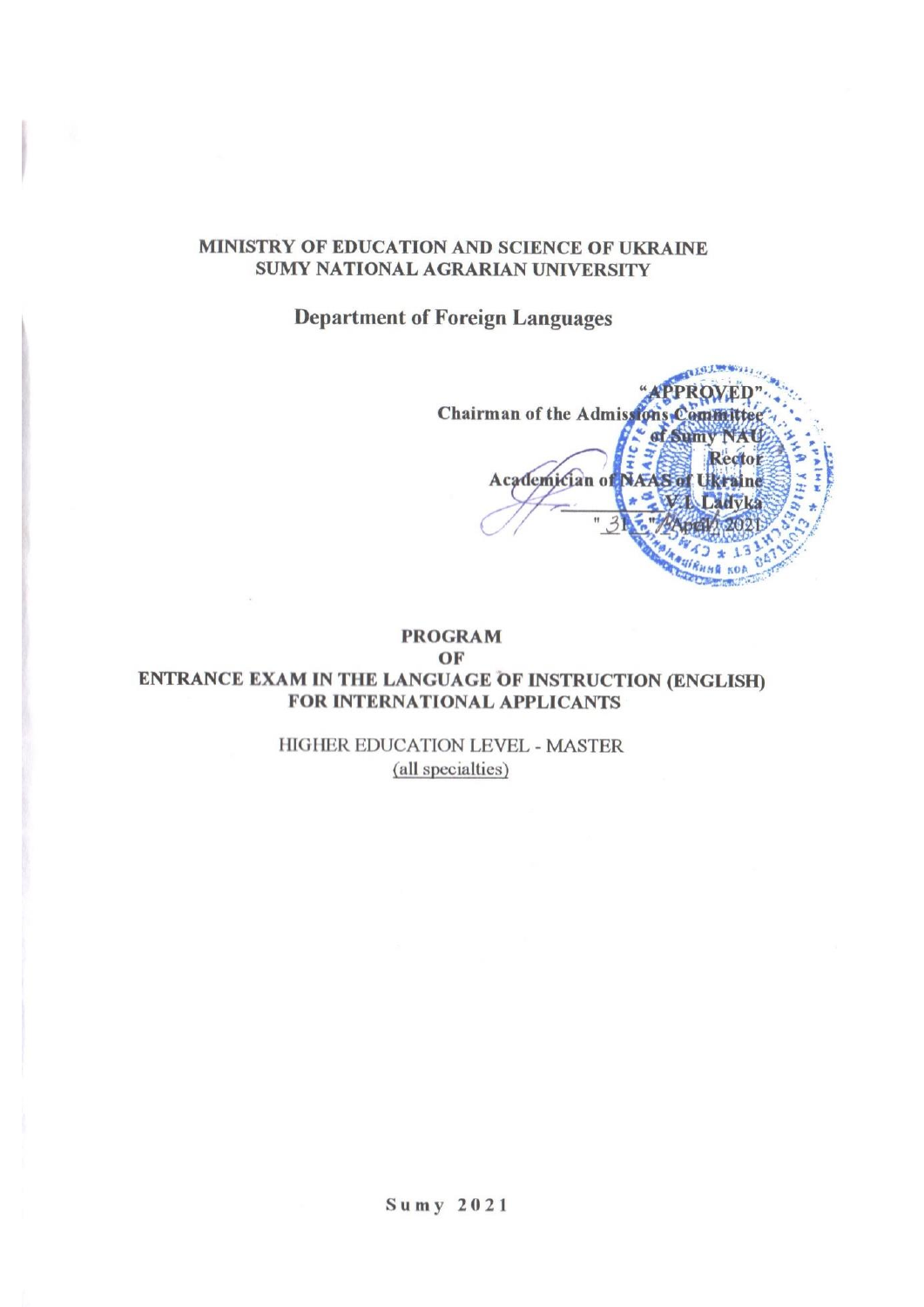#### The project team consists of:

PhD in Philology, Senior Lecturer, Department of Foreign Languages

H. M. Tsyhanok

PhD in Education, Senior Lecturer, Department of Foreign Languages

Y. M. Lushchyk

Senior Lecturer, Department of Foreign Languages

L.V. Pikulytska

Approved at a meeting of the Department of Foreign Languages, 16 January 2020  $(Minutes No. )$ 

**Chairman of the Department** of Foreign Languages

 $\beta$ 

T.I. Klochkova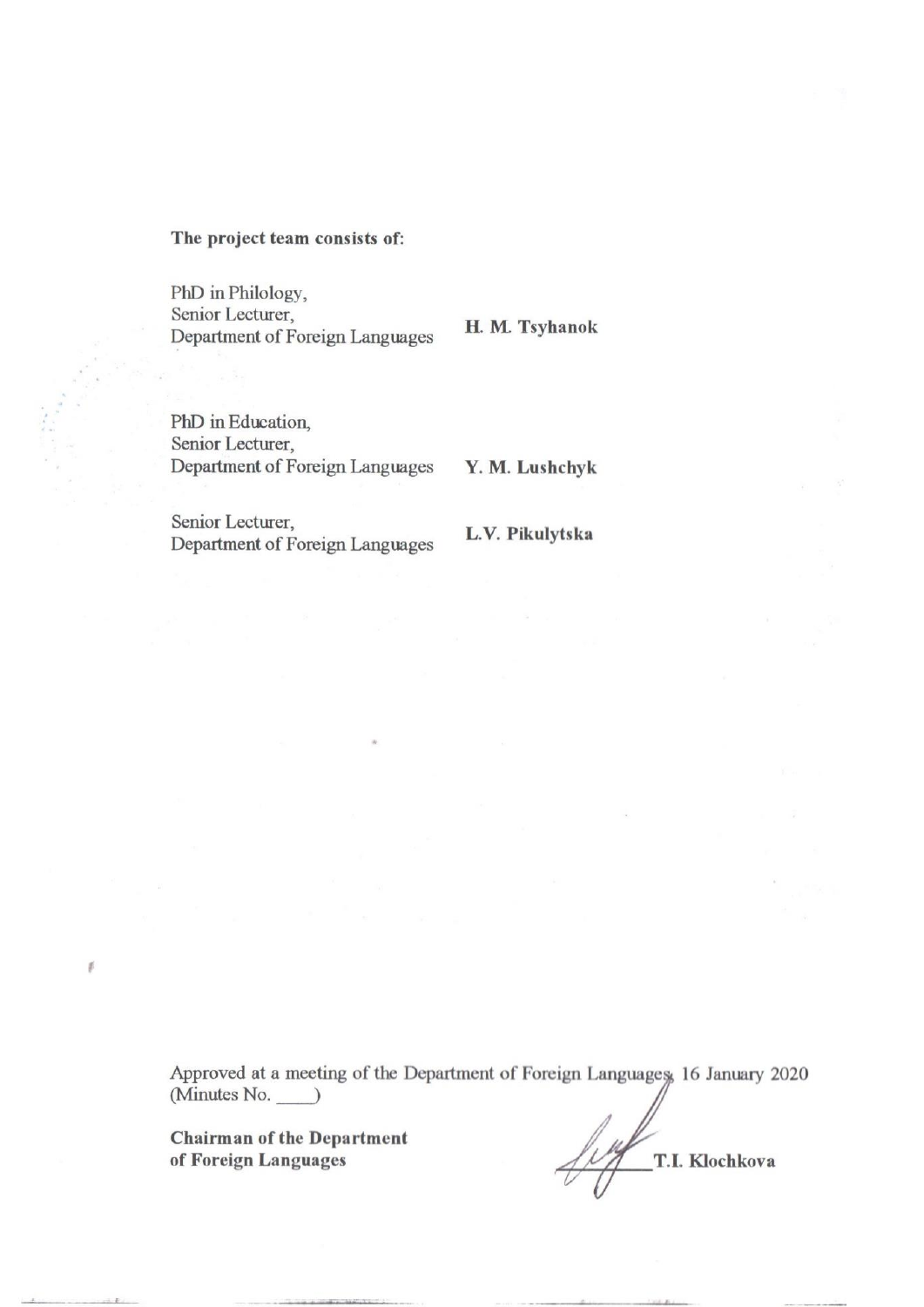### **PROGRAM**

#### **of entrance examin the language of instruction (English) for Master's degree on the basis of the higher educationdegree**

#### **I. INTRODUCTION**

The Program is developedconsidering the Common European Framework of Reference for Languages (CEFR) (level B1-B2). The content of tasks for quality control of the formation of foreign language communicative competence is unified by types and forms of tasks. The Program takes into account the peculiarities of the English language.

The objects of assessment are speech competence in **reading**, as well as language **lexical and grammatical competences**. The content of test tasks is based on authentic samples of literary speech adopted in English-speaking countries, under the areas of communication and topics of texts defined by this Program.

## **PARTICIPANTS OF THE ENTRANCE EXAM**

The entrance exam in a foreign language is attended by persons who wish to enter the study for a master's degree on the basis of a bachelor's degree of higher education (hereinafter – candidates).

# **PURPOSE OF THE ENTRANCE EXAM**

Determine the learning outcomes of candidates in a foreign language on a scale of 100 points based on the number of points they scored for the tasks of the subject test in English.

# **GENERAL CHARACTERISTICS OF THE COMPONENTS OF THE TEST**

## **Part I. READING**

**The aim** is to identify the level of candidates' skills to read and understand authentic texts for a certain time.

Tasks to determine the level of foreign language competence in reading are focused on different strategies: with an understanding of general information (skim reading), complete information (reading for detailed comprehension), and the search for specific information (scanning reading).

Authentic texts from printed periodicals, online publications, reference and advertising booklets, fiction are used to create test tasks.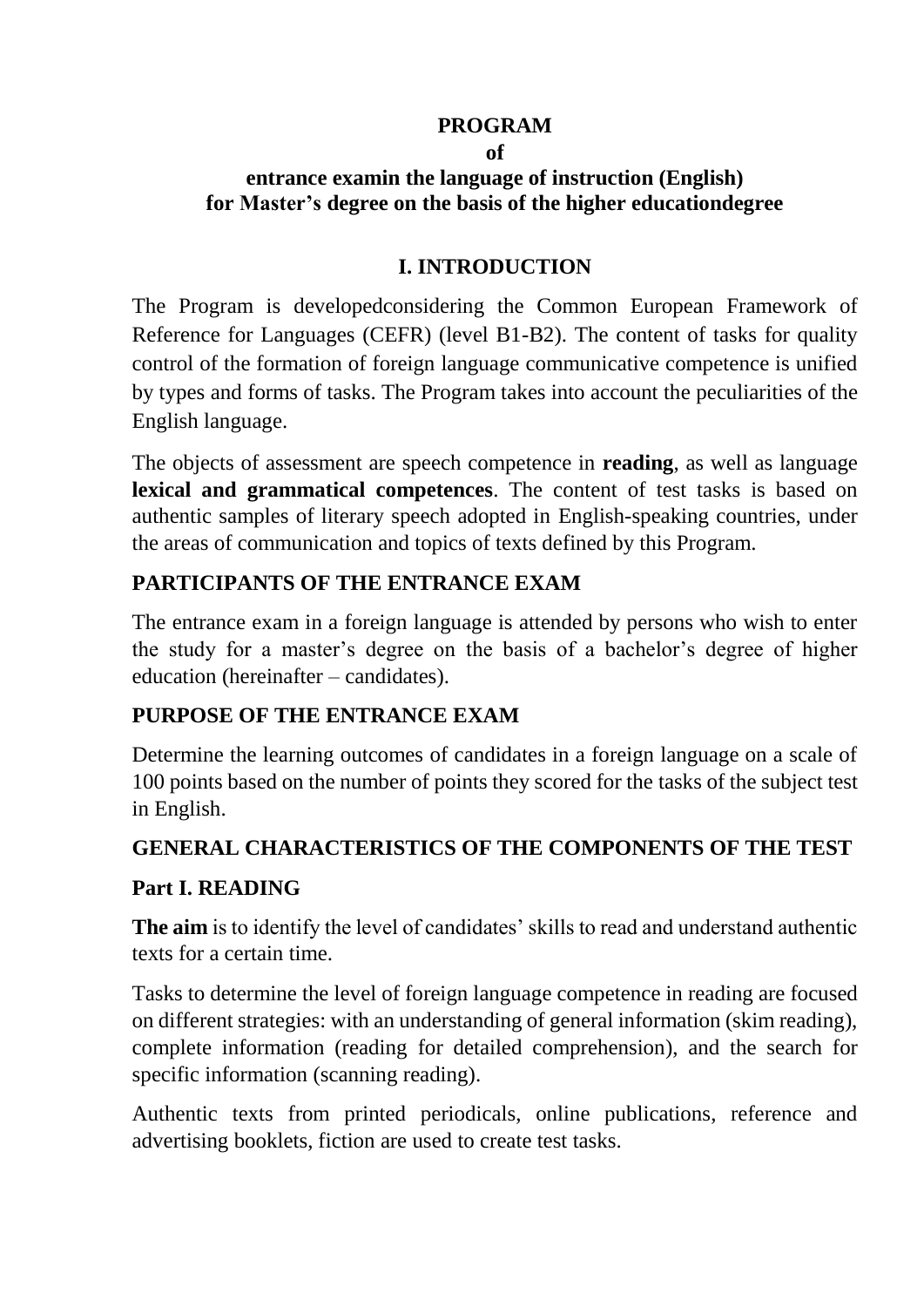Texts for skim reading can contain up to 5% of unfamiliar words, and for comprehension and scanning reading – up to  $3\%$ , the meaning of which can be guessed from the context by word-forming elements and consonance with the native language (words-internationalism).

The total volume of texts is up to 2,500 words.

Subject tests assess the ability of candidates to understand the read text, highlight key information, summarize the content of what is read, draw conclusions based on what is read.

The candidate is able to:

- $-$  read the text and determine its purpose, idea;
- read (with comprehensive understanding) texts based on familiar language material;
- read and extract the necessary details from texts of different types and genres;
- differentiate between basic facts and secondary information;
- distinguish between factual information and impressions;
- understand the views of the authors of the texts:
- work with texts of different genres;
- scan a text or a series of texts to find the necessary information to perform a particular task;
- determine the structure of the text and recognize the logical connections between its parts;
- establish the meaning of unfamiliar words based on a guess, similarity with the native language, explanations in the comment.

# **Part II. USE OF LANGUAGE**

**The aim** is to identify the level of formation of speech and language grammatical and lexical competencies of candidates.

## **The candidate is able to:**

- analyze and compare information;
- use lexical units and grammatical structurescorrectly;
- establish logical connections between parts of the text.

The lexical minimum of the applicant is 2,500 units under the areas of communication and topics of the texts defined by this Program.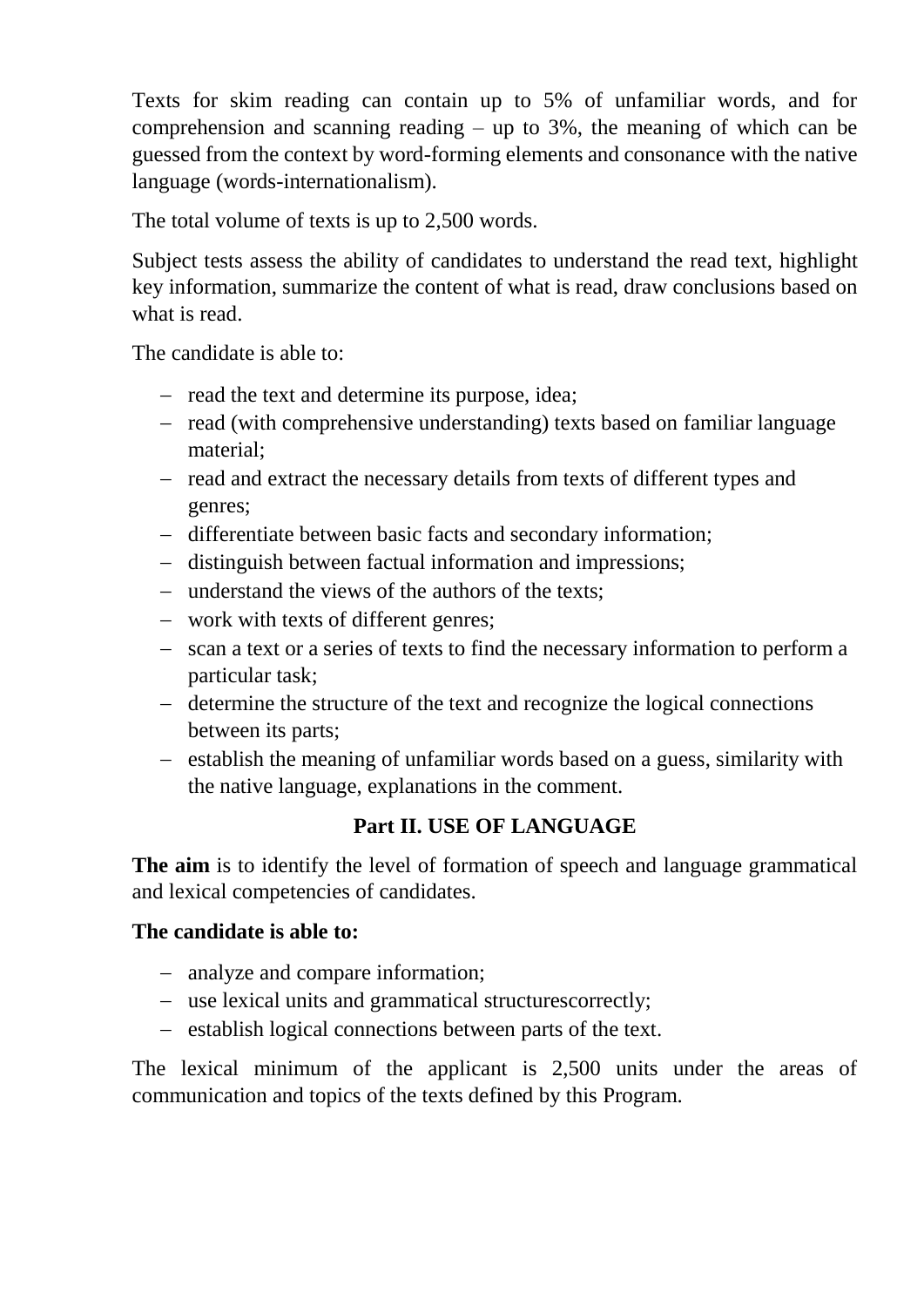# **AREAS OF COMMUNICATION AND TOPICS OF TEXTS**

### **FOR READING AND LANGUAGEUSING**

#### **I. Personal sphere**

- Everyday life and its problems.
- Family. Family relations.
- Human character.
- Apartment.
- Dailyroutine.
- Healthy lifestyle.
- Friendship, love.
- Relationships with peers, in the team.
- The world of hobbies.
- Leisure, recreation.
- Personal priorities.
- Plans for the future, choosing a profession.

### **II. Public sphere**

- Weather. Nature. Environment.
- Life in English-speaking countries.
- Travel, excursions.
- Culture and art in Ukraine and English-speaking countries.
- Sports in Ukraine and English-speaking countries.
- Literature in Ukraine and English-speaking countries.
- Mass media.
- Youth and the modern world.
- Man and the environment.
- Clothing.
- Shopping.
- Food and meals.
- Scientific and technological progress, outstanding scientists.
- Ukraine in the world community.
- Holidays, anniversaries, events in Ukraine and English-speaking countries
- Traditions and customs in Ukraine and English-speaking countries.
- Outstanding personalities of history and culture of Ukraine and Englishspeaking countries
- Significant objects of the historical and cultural heritage of Ukraine and English-speaking countries.
- Museums, exhibitions.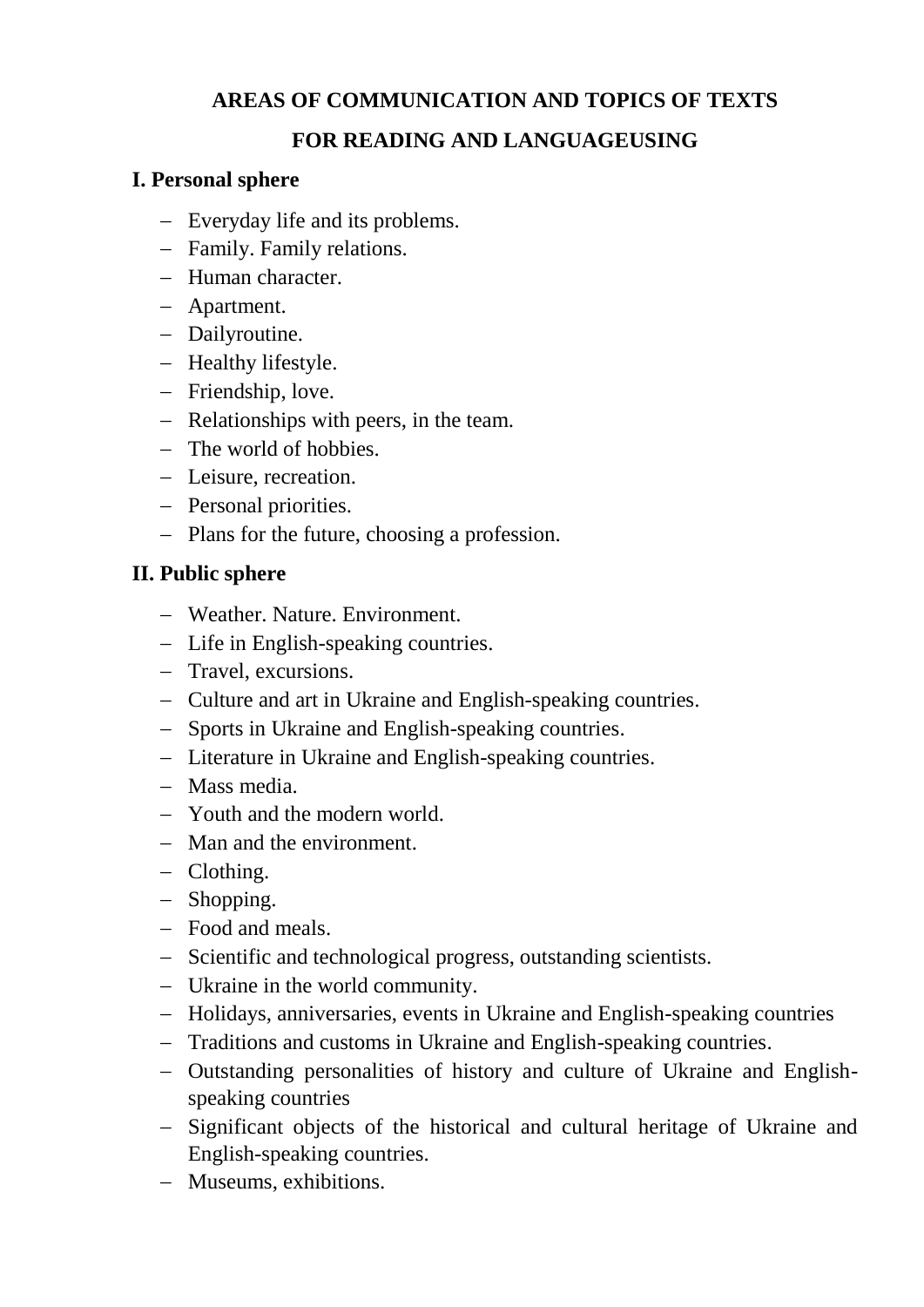- Painting, music.
- Cinema, television, theater.
- Responsibilities and human rights.
- International organizations, international movement.

## **III. Educational sphere**

- Education, training, upbringing.
- Student life.
- The education system in Ukraine and English-speaking countries.
- Work and profession.
- Foreign languages in human life.

# **GRAMMAR INVENTORY**

# **The Noun**

- Grammatical categories (singular and plural, possessive case).
- Noun phrases.
- Lexical classes of nouns (proper and common names: class, collective, mass, abstract nouns).

# **The Article**

- Definite and indefinite articles.
- Zero articles.

# **The Adjective**

- Categories of adjectives.
- Degrees of comparison of adjectives.

# **The Numeral**

Cardinal, ordinal, and fractional numerals.

# **The Pronoun**

- Types of pronouns. **The Verb**
- Regular and irregular verbs.
- Types of verbs.
- Verb tenses and forms.
- Modal verbs.
- Verbals (infinitive, gerund, participle).
- Constructions with verb forms (complex object, complex subject, for-toinfinitive construction).

## **The Adverb**

- $-$  Kinds of adverbs.
- Degrees of comparison of adverbs.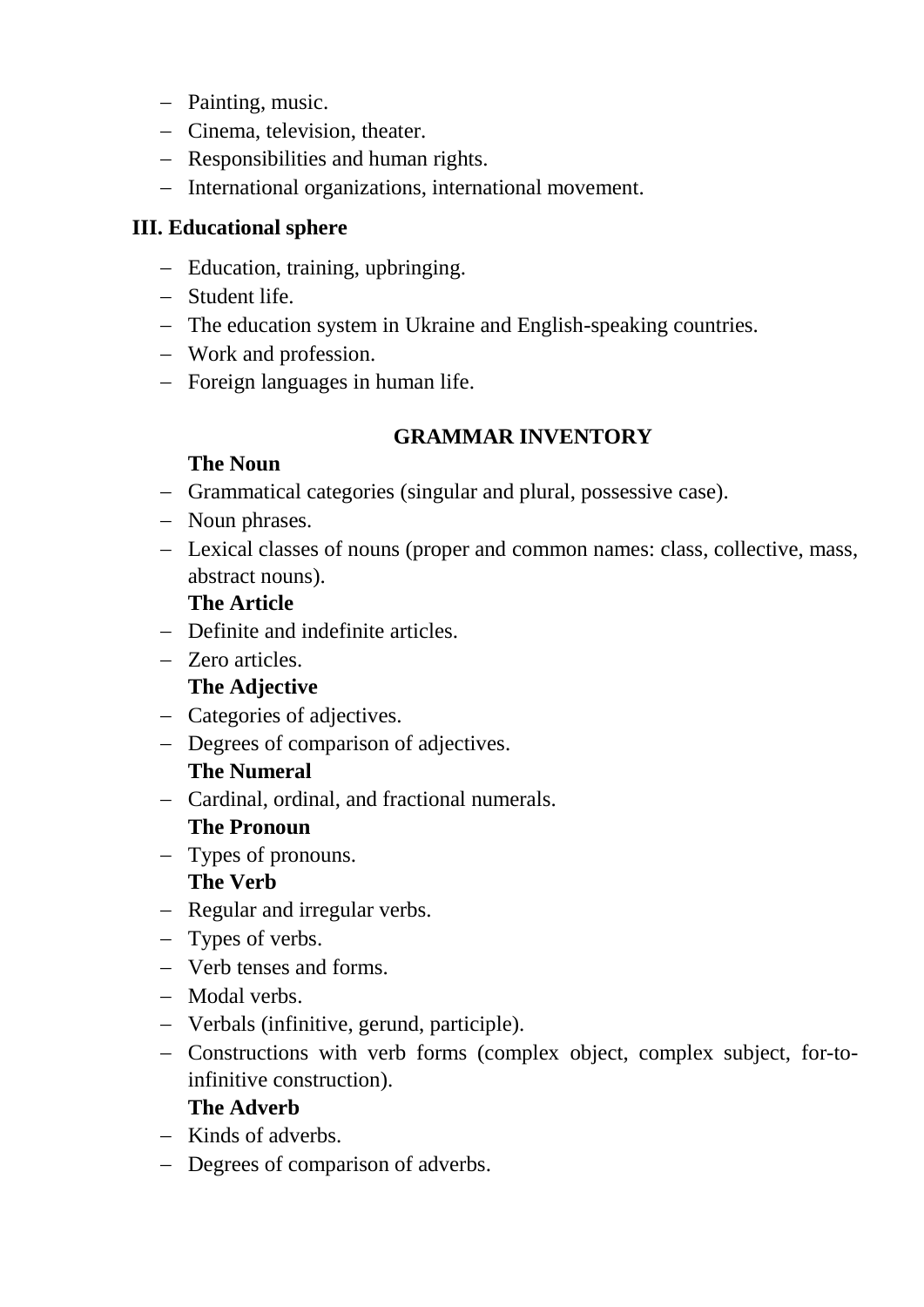## **Preposition**

- Kinds of prepositions.

### **Conjunction**

- Kinds of conjunctions.

#### **Sentence**

- Simple sentences.
- Composite sentences.
- Impersonal sentences.
- Conditional sentences (0, I, II, III types).

#### **Direct and reported speech**

### **Word formation**

# **EVALUATION CRITERIA OF PERFORMANCE OF TASKS OF THE ENTRANCE EXAM in the language of instruction (English)for international applicants (higher education level - Master)**

The developed tasks of the entrance exam in the language of instruction (English) for international applicantsprovide for checking the formation of foreign-language communicative competence of students who enter the master's program and are offered to entrants in the form of lexical and grammatical texts.

## **The scale of evaluation of written speech (0 - 200)**

## *Scale for evaluating the results of task № 1 (0-40)*

 The number of questions in this task is 5, the number of points is 40, i.e. the value of the correct answer to each question is 8 points;

## *Scale for evaluating the results of task № 2 (0-40)*

 The number of questions in this task is 5, the number of points is 40, i.e. the value of the correct answer to each question is 8 points.

## *Scale for evaluating the results of task № 3 (0-120)*

 The number of questions in this task is 15, the number of points is 120, i.e. the value of the correct answer to each question is 8 points.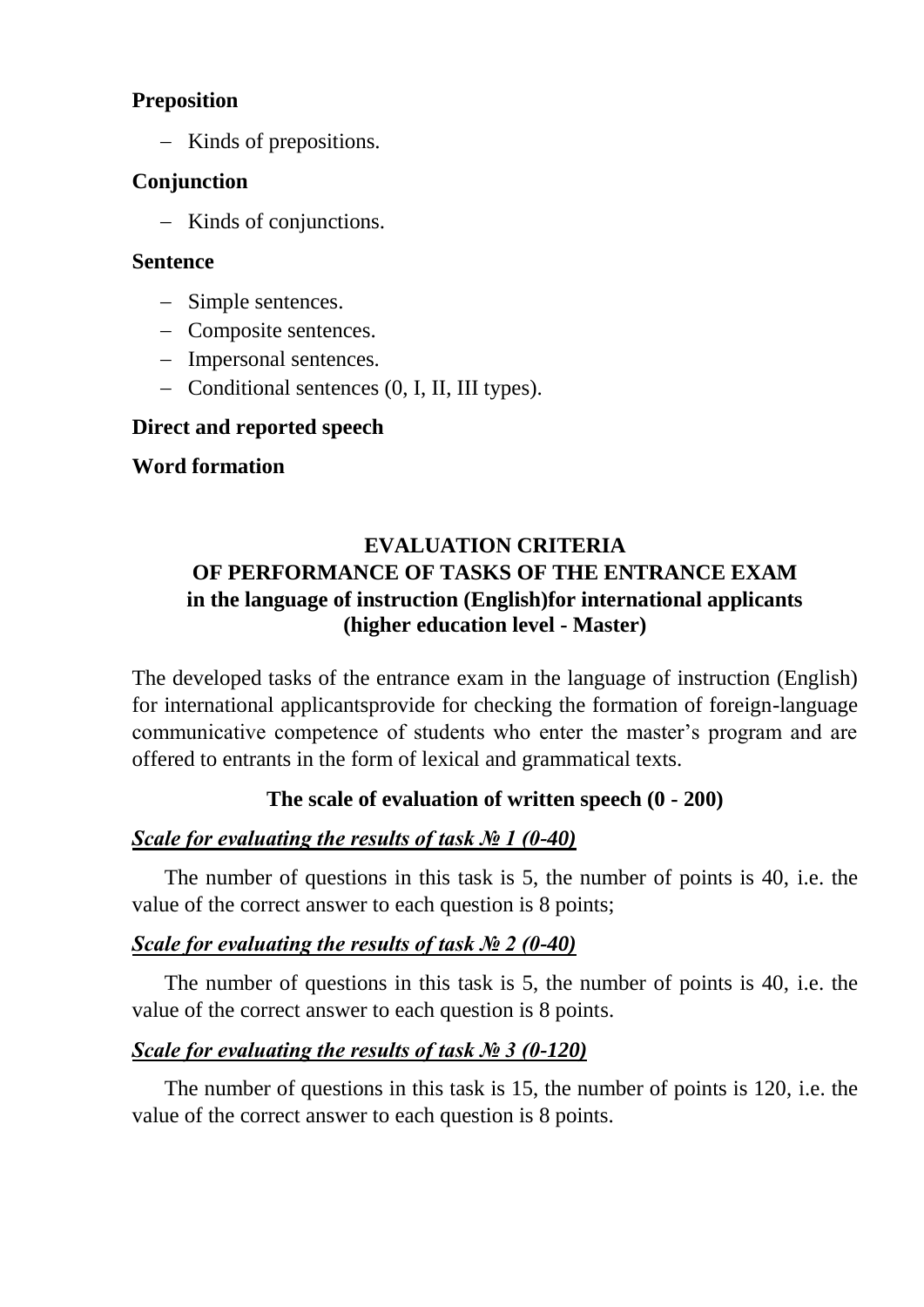The final results of the entrance master's exam are determined using the assessment system used in SNAU, with their mandatory transfer to the national scale of academic performance and the ECTS scale in the following order:

| <b>Rating scale ECTS</b> | <b>Rating scale SNAU</b> | <b>Rating national scale</b> |
|--------------------------|--------------------------|------------------------------|
| A                        | $180 - 200$              | Excellent(5)                 |
| B                        | $165 - 179$              | Good $(4)$                   |
| $\mathcal{C}$            | $152 - 164$              |                              |
| D                        | $137 - 151$              | Satisfactory (3)             |
| E                        | $120 - 136$              |                              |
| FX, F                    | $0 - 119$                | Unsatisfactory (2)           |

### **Rating scale: national and ECTS (from 0 to 200 points)**

The program is developed based on the "Program of the unified entrance exam in foreign languages" in Ukraine.

Samples of English texts are attached.

#### **Appendix**

#### **Sample of entrance tasks**

#### *I. Reading Comprehension Test*

### *This text is followed by 5 multiple-choice questions. For each task choose the best possible answer from А, В, С, or D and circle the letter of your choice.*

#### **Economics of the USA**

The United States economy is the world's largest, diverse and most powerful, as a result of technological advances, natural resources and mass migration from Europe. The transformation of the economy from farming and agriculture to a successful economic nation was boosted by emerging technologies from around the world. Today, the countries principle operations include oil and gas, coal, copper, iron, uranium and silver, with the manufacturing of steel, vehicles, aerospace, telecommunications, chemicals and electronics.

The discovery of gold and silver over 100 years ago was the beginning of prosperity for many states. In the late 1800's the US was the leading producer of steel and automobiles and by the mid 1900's the service sector was a predominant industry. During 1901, billions of barrels of oil flowed from Texas where the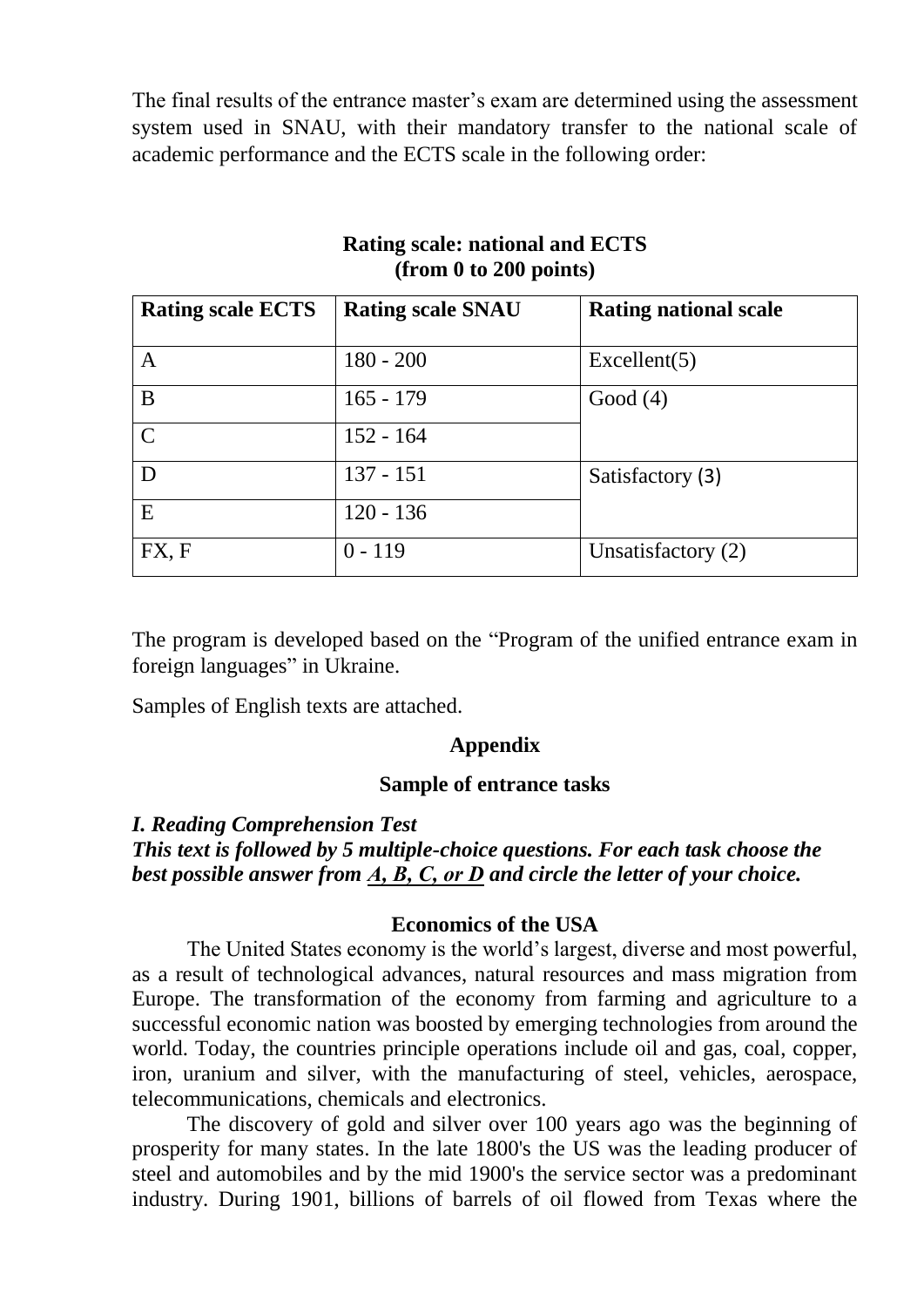petroleum industry was born. Today oil from Texas plays a vital part in the states and countries economy producing one quarter of US oil, although over reliance on only one industry, can make the state vulnerable. When silver was discovered near to Las Vegas, a small boomtown suddenly emerged; combined with the construction of the Hoover Dam in the 1930's, an influx of construction workers arrived thus boosting the economy. Gambling waslegalised in the same year and attracted many large corporations to buy into the industry, tendering the economic profile of the area ever stronger.

1. What was the transformation of the economy boosted by? a) technologies b) techniques c) unemployment d) immigration 2. What plays a vital part in the states and countries economy? a) uranium b) gas c) steel d) oil 3. Where was the silver discovered? a) near Los Angeles b) near Las Vegas c) near California d) near Texas 4.When was the year of gambling legislation? a) 1980's b) 1970's c) 1930's d) 1830's 5. What is the text about? a) USO's economy b) UHA's economy c) USA's economy d) USSR's economy

#### *ІІ. Read the text and find the right answer (a, b, c or d)*

Elvis Aaron Presley, American singer and actor, one of the most popular entertainers of the 20th century, is renowned as an early pioneer of rock-and-roll music and considered by many to be the genre's greatest performer. In his youth, Presley attended churches where he was exposed to gospel music. He also listened to blues and country-and-western music and won a talent contest at the age often for a rendition of the country ballad "Old Sheep".

Following high school, Presley worked as a truck driver. In 1953, while recording some songs as a birthday gift for his mother at a Memphis studio, Presley impressed the studio manager with his unique vocal style, demonstrating both outstanding range and influences of black American music. At age 21 Presley recorded his first songs for a major record label, the Radio Corporation of America, including the original and popular "Heartbreak Hotel".

From 1956 to 1958, Presley starred in four motion pictures, all of which featured his soundtracks. After serving in the United States Armed Forces from 1958 to 1960, Presley appeared in numerous musical films. His public appeal faded during this period as his rebellious image gave way to the more wholesome persona developed in his film roles.

During the 1970s, facing personal difficulties, including a long-term drug dependency, Presley retreated from public appearances and was rarely seen outside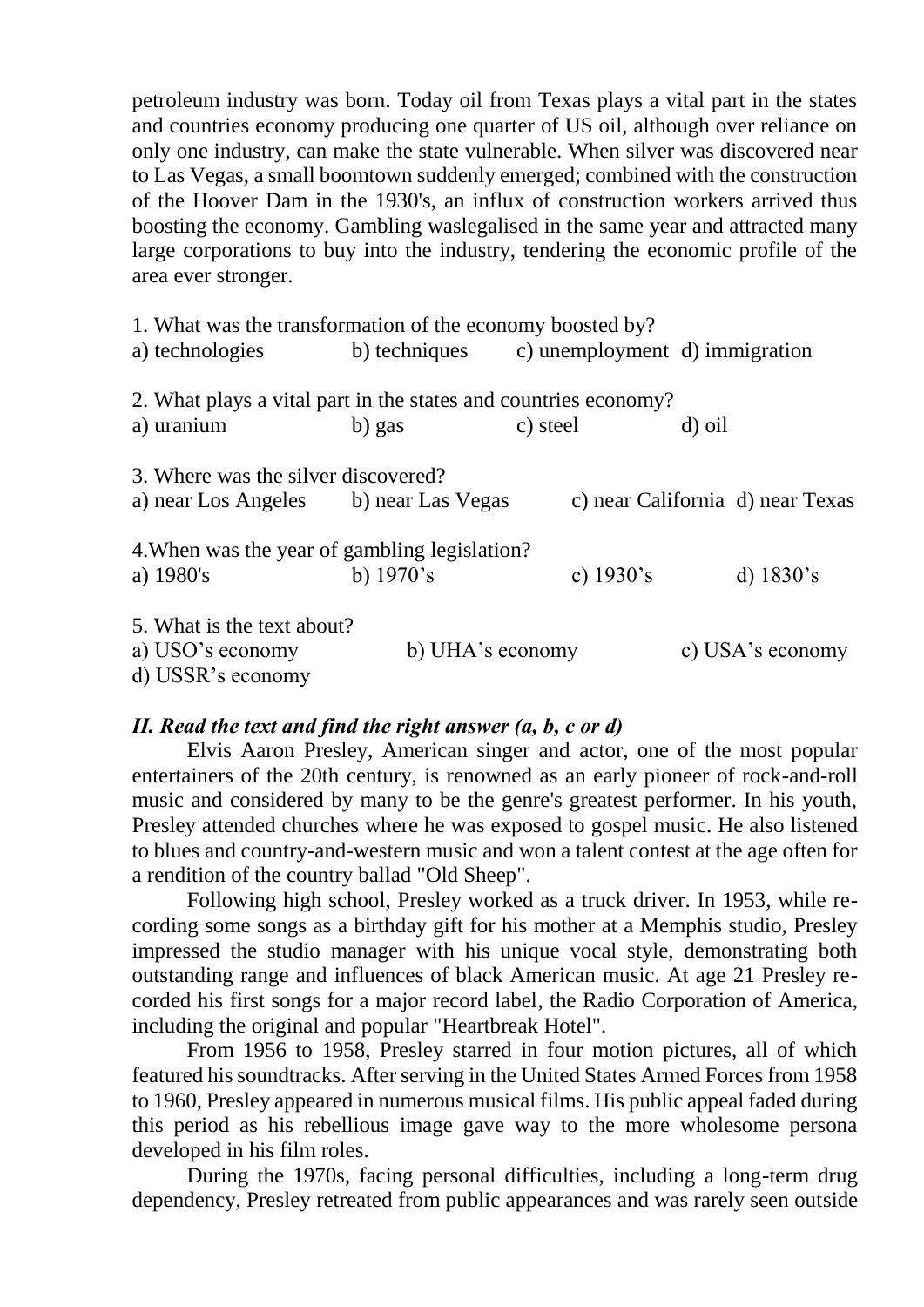his Memphis mansion. His death, a subject of some controversy, has been officially attributed to heart failure, a likely result of Presley's chronic overuse of prescription barbiturates.

Known as the King of Western Bop and the Hillbilly Cat, Presley fused sounds of country music with black rhythm-and-blues influences and what was then the new rock-and-roll style. His unprecedented, electrically charged performances helped make Presley one of the first mass idols of United States popular culture.

- **1.** A lot of people believe:
- **a)** there has been no better rock-n-roll singer than Elvis Presley;

**b)** Elvis Presley could outdo anyone in acting;

- **c)** was the only one to start the genre of rock-n-roll;
- **d**) was the pioneer of the  $20<sup>th</sup>$  century.
- **2.** Presley's musical education consisted mainly of:
- **a)** a church musical school;
- **b)** a rhythm-and-blues orchestra;
- **c)** a combination of different styles;
- **d)** a country musical band.

**3.** The word "rendition" in line 4 may best stand for:

- **a)** interpretation;
- **b)** transliteration;
- **c)** transcription;
- **d)** remix.

**4.** It can be inferred from the passage that Presley got involved in performing music:

- **a)** at a rather old age;
- **b)** as a truck driver;

**c)** quite young;

**d)** by his mother.

**5.** The feature of Presley's singing was the clear influence of:

- **a)** a studio manager;
- **b)**the African American style of performance;
- **c)** his age;
- **d)** his mother's birthday in Memphis.

## *ІІІ. Read and complete the sentences below. For each of the empty space choose the correct answer (A, B, C or D) and circle the letter of your choice.*

**1**. Don't make me … . a) laugh b) to laugh c) laughs d) laughed

**2**. I'm too tired. I can't … to the cinema this evening.